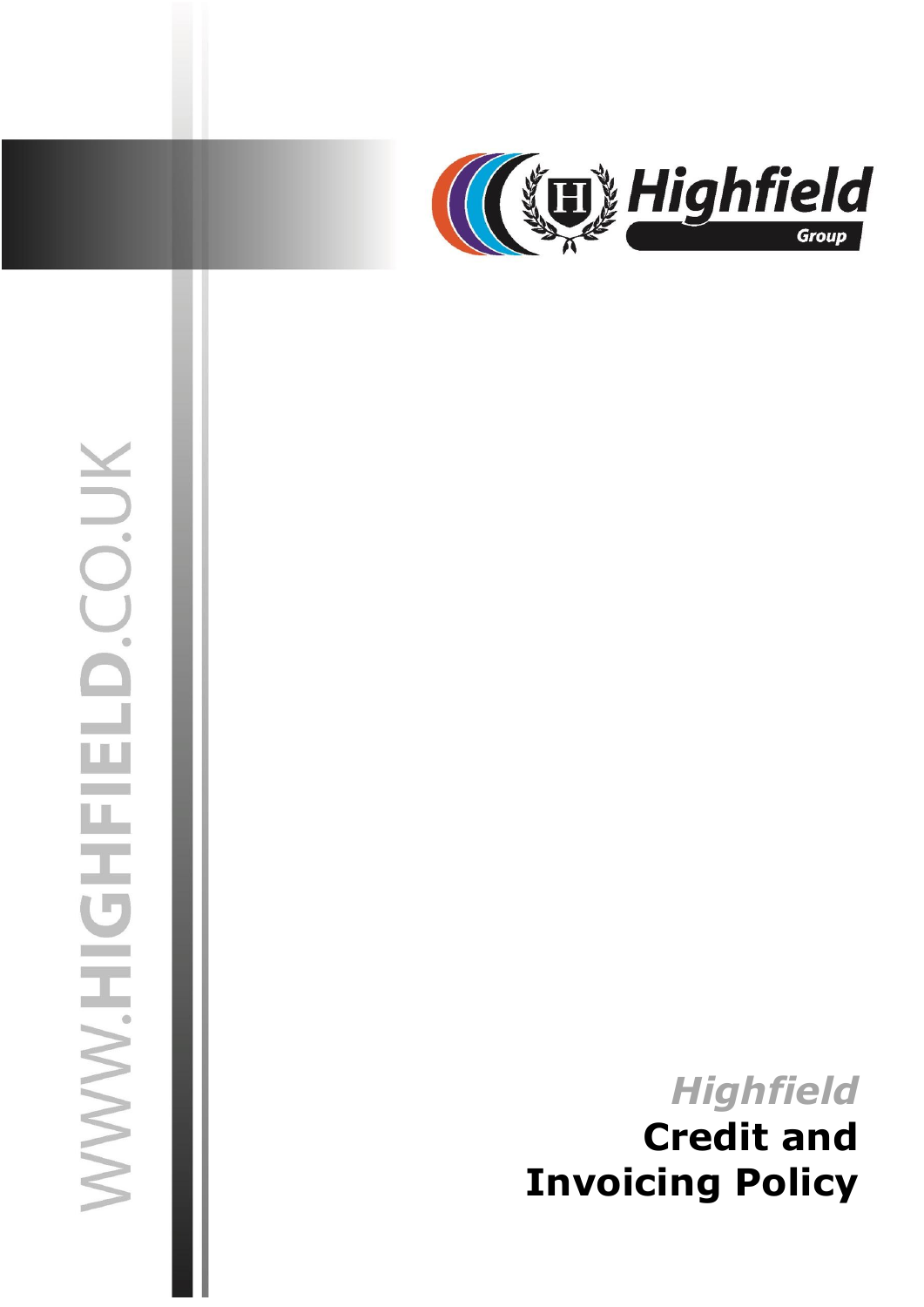

# 1. **Introduction**

1.1 This policy outlines the procedures to be adopted for refunding and crediting customers, the process for non-payment and the procedures to be adopted for invoicing customers of Highfield Awarding Body for Compliance Ltd T/A Highfield Qualifications ("Highfield").

# 2. **Application fees**

- 2.1 All centres and/or tutors wishing to apply to become approved with Highfield are charged a mandatory application fee that may change from time to time.
- 2.2 In the event that your application is unsuccessful or you choose to withdraw your application, Highfield will not issue a refund. Highfield conduct a number of quality assurance and background checks on all applications; these checks are reviewed continually to maintain the high-quality standards.
- 2.3 The application fee covers the administrative costs and processes behind all applications. By submitting an application form and accompanying fee, centres and/or tutors are deemed to have accepted this condition. This is also highlighted during the approval process itself.

# 3. **Centre visit fees**

- 3.1 Highfield are dedicated to ensuring that the delivery and award of qualifications are transparent, accessible and delivered to a high standard of excellence to maintain the integrity of all qualifications. To ensure this, Highfield carry out announced/unannounced visits to all Highfield-approved centres. This is a condition of centre approval status that all centres must adhere to.
- 3.2 In the event that Highfield undertake a visit to your centre but are unable to carry out said visit (for example, due to the representative being refused access to the premises or nobody being present or available/willing to speak to our representative), Highfield reserve the right to charge an additional fee (ordinarily £350 plus VAT). Furthermore, in such circumstances, Highfield reserve the right to apply sanctions until this fee is paid.
- 3.3 From time to time, it is necessary to undertake centre visits as part of internal investigations into quality assurance practices and/or irregularities. Highfield reserve the right to charge a visit fee (ordinarily  $£350$  plus VAT). Furthermore, in such circumstances, Highfield reserve the right to apply sanctions until this fee is paid.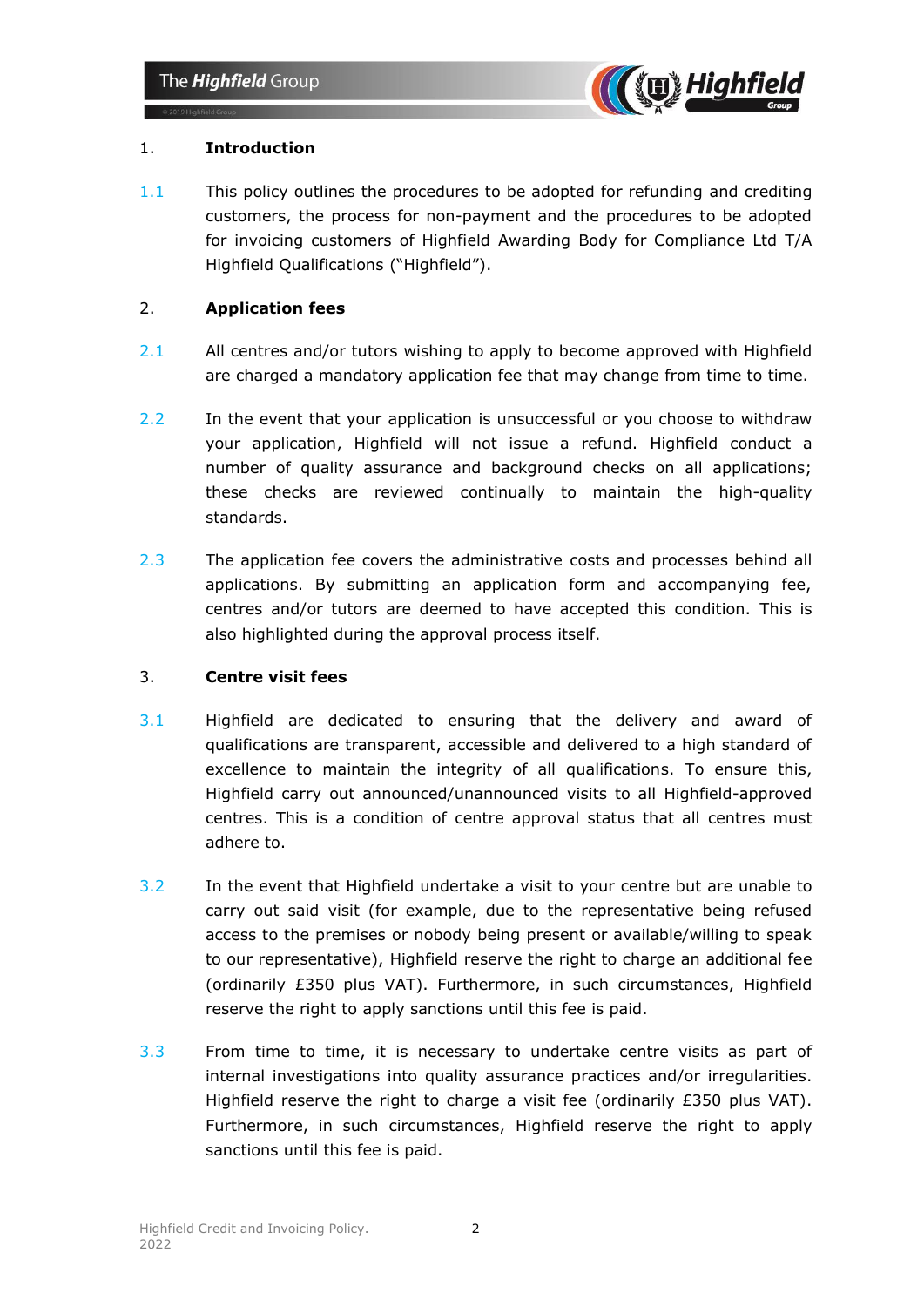

3.4 In proven cases of malpractice and/or maladministration by a centre, Highfield reserve the right to invoice the centre/individual for any costs incurred by Highfield in relation to any allegation or proven incident that the centre/individual has breached within this policy and/or agreement/contract. Such costs may include Highfield's costs of undertaking an investigation, internal management resource, meeting attendance and report provision.

## 4. **Credits**

- 4.1 Highfield customers can return examination papers and assessment materials and have their account credited for future orders with prior agreement from Highfield. **Cash refunds will not be given**.
	- 4.1.1 All examination papers must be returned in sealed bags with a completed exam and assessment materials returns form.
	- 4.1.2 All examination papers and assessment materials returned must be live versions.
	- 4.1.3 Examination paperwork for single units can only be returned for credit if they have been paid for individually.
	- 4.1.4 Highfield reserve the right not to issue credit if, upon inspection, the goods are found to have been used or are damaged in any way. This does not affect your statutory rights.
	- 4.1.5 Highfield will take into consideration any price breaks that were applicable to the original order. Returned stock that takes the original order quantity below the price break parameters will have credit issued (minus the difference between the original cost of the order and the cost of order at full price).
	- 4.1.6 Shipping costs will not be refunded.
	- 4.1.7 Any goods and/or materials returned to Highfield without agreement or in a damaged condition will be returned to you at your cost.
	- 4.1.8 Credit notes can be used to purchase any Highfield products. Credit notes will be valid for a period of 24 months from date of issue and then will lapse, along with any right you may have had to the sums to which they relate.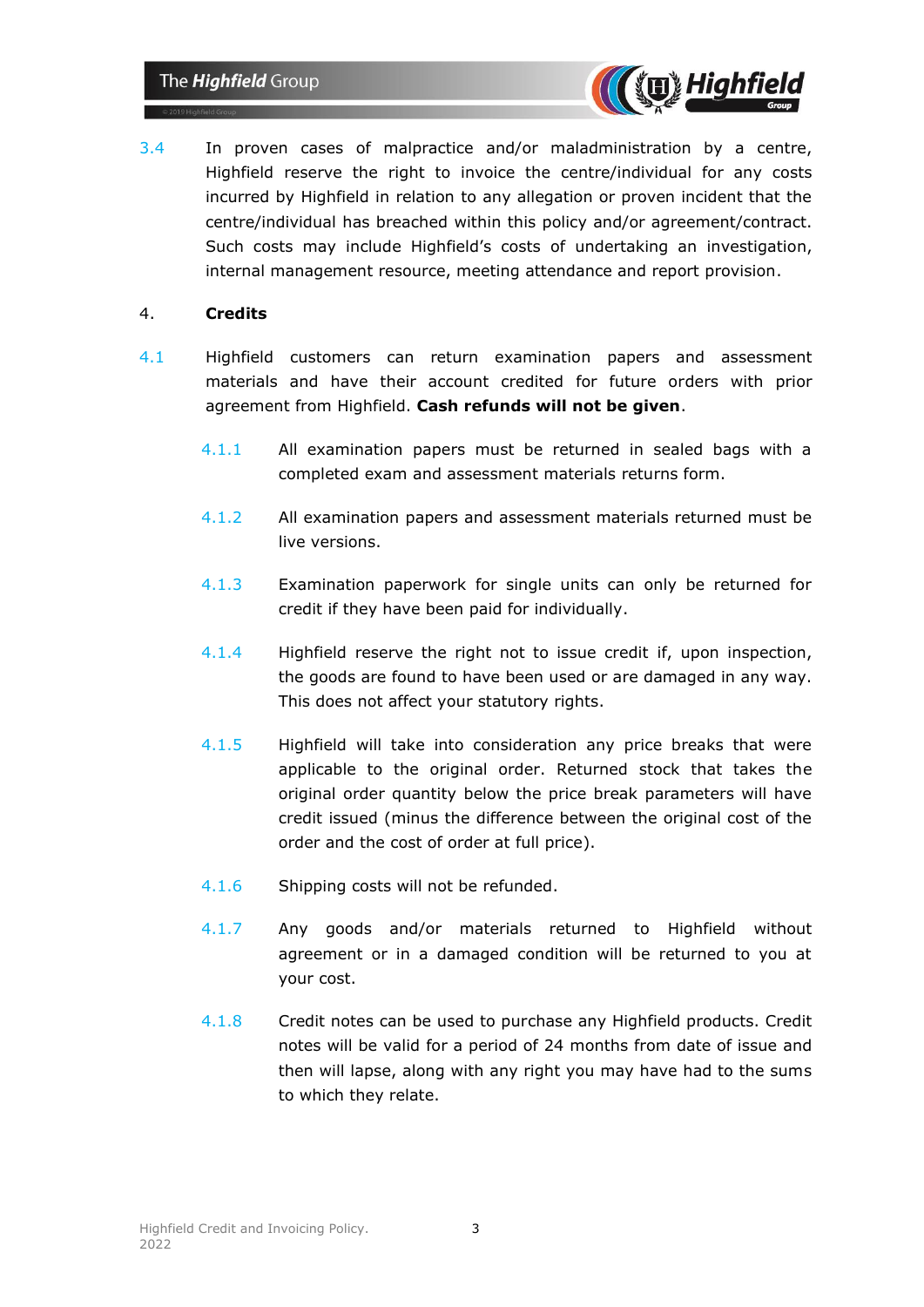

### 5. **Invoices**

- 5.1 Invoices will include a breakdown of fees to product level. They will be raised and sent out to customers by email or post within 3-5 days of the goods being despatched.
- 5.2 New and private customers must pay on order by credit card, BACS or on receipt of a proforma invoice.
- 5.3 Customers can apply to open an invoicing/credit account after making 3 or more paid transactions with a total value of  $£1000$  or over within 1 rolling year. All customers will have to complete a credit application form before being considered for an invoicing account. Credit account approval is given at Highfield's entire discretion.
- 5.4 There may be a need for the customer to reapply for a credit account following a failure to meet the payment terms on the account or where the account has been inactive for 24 months or more. Customers will need to make 3 further paid orders within 1 rolling year and complete a new credit application and submit this for processing.
- 5.5 General invoices will be for the full term, payable within 30 days from date of invoice, unless otherwise agreed with the company.
- 5.6 Statements of outstanding accounts are issued after the end of each calendar month.
- 5.7 If payments are not received within the agreed terms, an attempt will be made to contact the customer by telephone/email to advise that the payment is overdue. We will try to agree a date for payment to be made at this point.
- 5.8 If the account remains unpaid after the agreed payment date passes, the account will be placed on hold and the customer will be notified in due course. Only when payment has been received for the outstanding balance will any sanctions on the account be lifted. Customers may be required to reapply for a credit account in line with point 5.4.
- 5.9 Should payment still not be received following on from the above notice, steps will be taken to suspend your centre status/prevent the booking of further assessments. At this time, the customer will be notified that persistent failure to make payment could result in the balance being passed into Highfield's solicitor's hands.